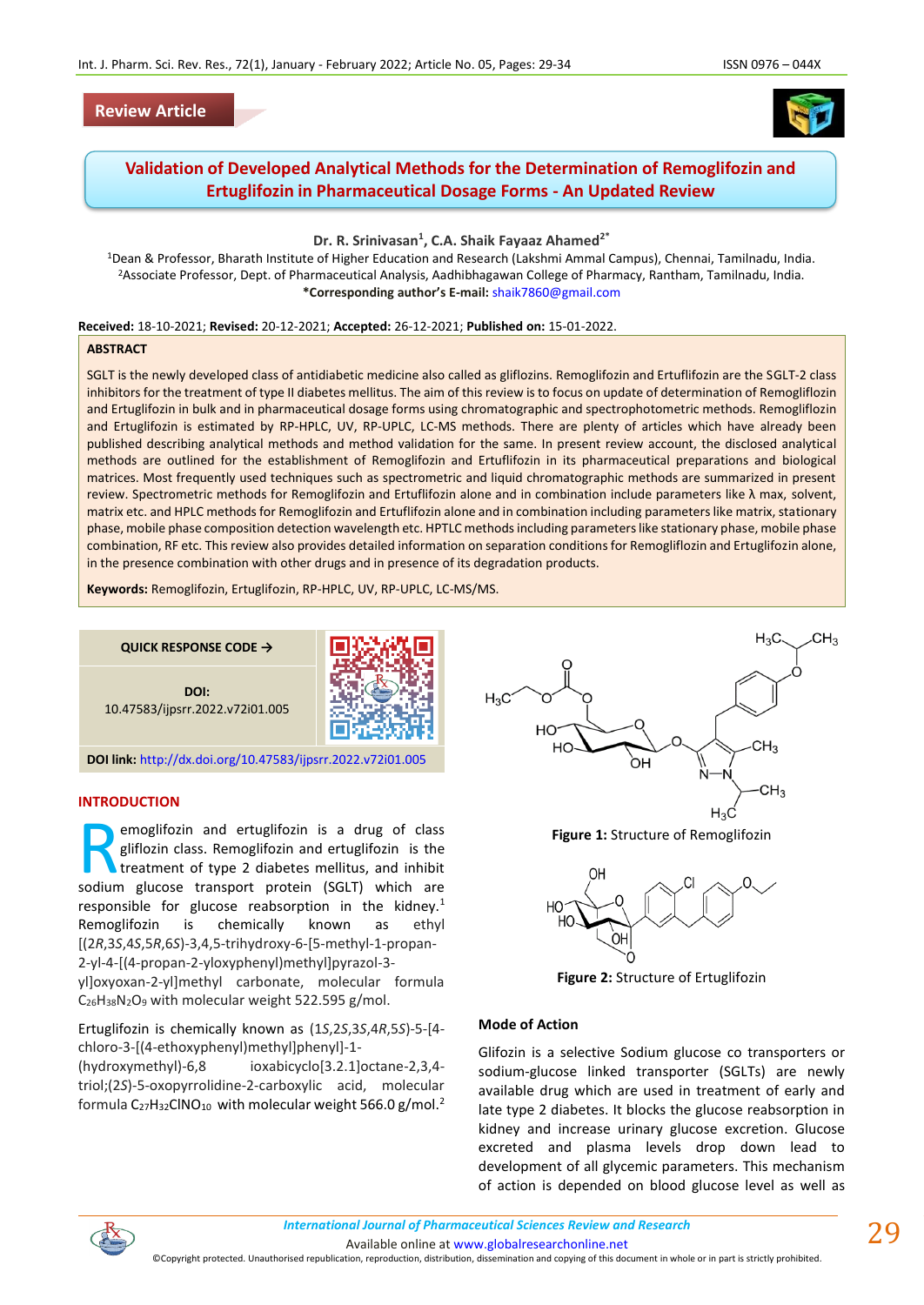different actions of thiazolidinediones (mediated through GLUTs), is independent of the actions of insulin. Therefore, there is minimum potential for hypoglycemia, not risk of overstimulation or tiredness of beta cells. Because their

mode of action relies upon normal renal glomerulartubular function, SGLT-2 efficacy is reduced in persons with renal impairment.<sup>3</sup>

# **Spectrophotometric Methods**

**Table 1:** Analytical method development and validation of Spectrophotometric method for Remoglifozin etabonate in alone

| Sr.<br><b>No</b> | <b>Drug</b>  | <b>Sample</b>                                   | <b>Method</b>                             | <b>Description</b>                                                                                                          | <b>Detection</b><br>mode | <b>Ref</b><br>no |
|------------------|--------------|-------------------------------------------------|-------------------------------------------|-----------------------------------------------------------------------------------------------------------------------------|--------------------------|------------------|
|                  | Remoglifozin | <b>Bulk substance and</b><br>tablet dosage form | Simple UV<br>spectrophotometric<br>method | Mobile phase: Methanol<br>Linearity: $2-10 \mu g/ml$ with<br>$r2 = 0.999$<br>LOD: $0.037 \mu g/ml$<br>$LOQ: 0.113 \mu g/ml$ | <b>UV 229 nm</b>         | 4                |

**Table 2:** Analytical method development and validation of Spectrophotometric method for Remoglifozin etabonate in combination

| Sr.<br><b>No</b> | <b>Drug</b>                   | <b>Sample</b>                   | <b>Method</b>                                | <b>Description</b>                                                                                                                                                                                                                                           | <b>Detection</b><br>mode                   | <b>Ref</b><br><sub>no</sub> |
|------------------|-------------------------------|---------------------------------|----------------------------------------------|--------------------------------------------------------------------------------------------------------------------------------------------------------------------------------------------------------------------------------------------------------------|--------------------------------------------|-----------------------------|
|                  | Metformin and<br>Remoglifozin | <b>Tablet</b><br>dosage<br>form | Third order<br>derivative UV<br>spectroscopy | Mobile phase: Ethanol and water (50:50)<br>Linearity: 2.5 to 30 µg/ml MET and 1 to 24<br>$\mu$ g/ml REM with r <sup>2</sup> =0.9985 MET and 0.993<br><b>REM</b><br>LOD: 0.76 $\mu$ g/ml MET and 0.31 $\mu$ g/m REM<br>LOQ: 2.18 µg/ml MET and 0.94 µg/ml REM | 240.1 nm MET<br>and 234.8 nm<br><b>REM</b> | 5                           |

### **HPLC Methods**

**Table 3**: Analytical method development and validation of HPLC method for Remoglifozin etabonate in alone

| Sr.<br><b>No</b> | <b>Drug</b>  | <b>Sample</b>                            | <b>Method</b> | <b>Description</b>                                                                                                                                                                                                         | <b>Detection</b><br>mode | Ref<br>no |
|------------------|--------------|------------------------------------------|---------------|----------------------------------------------------------------------------------------------------------------------------------------------------------------------------------------------------------------------------|--------------------------|-----------|
|                  | Remoglifozin | Bulk substance and<br>tablet dosage form | RP-HPLC       | Column: Reverse phase C18 column<br>Mobile phase: methanol: water (70:30%, v/v)<br>Flow rate: 1.0 ml/min<br>linearity: 1-25 $\mu$ g/ml with r2=0.997                                                                       | $229$ nm                 | 6         |
| 2.               | Remoglifozin | Bulk substance and<br>tablet dosage form | RP-HPLC       | Column: Primacel C18 (150 × 4.6mm, 5µm)<br>Mobile phase: Acetonitrile: Water (70:30, v/v)<br>Flow rate: 1.0 ml/min<br>Linearity: 25-150 $\mu$ g/ml with r <sup>2</sup> =0.999<br>$LOD: 0.12 \mu g/ml$<br>$LOQ: 0.35$ µg/ml | 280 nm                   |           |

**Table 4**: Analytical method development and validation of HPLC method for Remoglifozin etabonate in combination

| Sr.<br><b>No</b> | <b>Drug</b>                   | <b>Sample</b>                                  | <b>Method</b> | <b>Description</b>                                                                                                                                                                                                                                                                                   | <b>Detection</b><br>mode | <b>Ref</b><br>no |
|------------------|-------------------------------|------------------------------------------------|---------------|------------------------------------------------------------------------------------------------------------------------------------------------------------------------------------------------------------------------------------------------------------------------------------------------------|--------------------------|------------------|
| $\mathbf{1}$ .   | Remoglifozin<br>and Metformin | Synthetic mixture<br>and tablet dosage<br>form | RP-HPLC       | Column: Cosmosil C18 (250mm x 4.6mm, 5µm)<br>Mobile phase: Buffer (pH 4.0): methanol (60:40)<br>Linearity: 5-15 µg/ml REM and 20-60 µg/ml MET<br>with $r^2 = 0.999$<br>LOD: 0.764 µg/ml REM and 0.785 µg/ml MET<br>LOQ: 2.314 µg/ml REM and 2.380 µg/ml MET                                          | 241 nm                   | 8                |
| 2.               | Metformin and<br>Remoglifozin | <b>Bulk and tablet</b><br>dosage form          | RP-HPLC       | Column: Inertsil ODS 3V, 100x4.6mm, 5 um<br>column<br>Mobile phase: 20mM Potassium phosphate<br>buffer with hexane sulfonic acid pH 3.5±0.05:<br>Acetonitrile with gradient elution)<br>Linearity: 12 5-375 $\mu$ g/ml REM and 25-75 $\mu$ g/ml<br>MET with $r^2 = 0.999$ Met and $r^2 = 0.9989$ REM | 230 nm                   | 9                |



Available online a[t www.globalresearchonline.net](http://www.globalresearchonline.net/)

©Copyright protected. Unauthorised republication, reproduction, distribution, dissemination and copying of this document in whole or in part is strictly prohibited.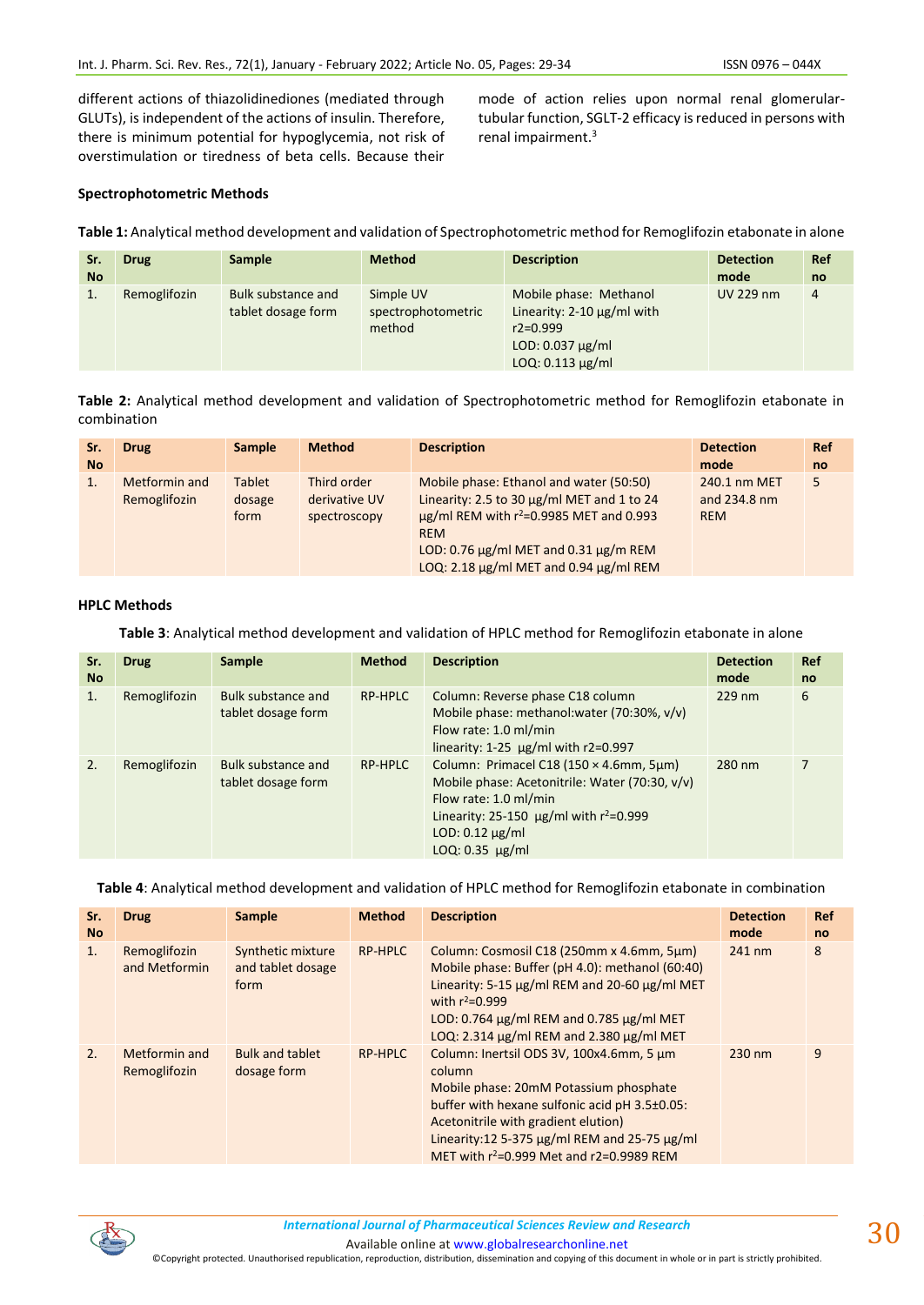### **HPTLC Method**

**Table 5**: Analytical method development and validation of HPTLC method for Remoglifozin etabonate in alone

| Sr.<br><b>No</b> | <b>Drug</b>  | <b>Sample</b>                | <b>Method</b>                           | <b>Description</b>                                                                                            | <b>Detection</b><br>mode | <b>RF</b> | <b>Ref</b><br>no |
|------------------|--------------|------------------------------|-----------------------------------------|---------------------------------------------------------------------------------------------------------------|--------------------------|-----------|------------------|
|                  | Remoglifozin | <b>Tablet</b><br>dosage form | Stability<br>Indicating<br><b>HPTLC</b> | HPTLC Plates: Silica gel 60 F254 Mobile phase:<br>methanol: ethyl acetate: toluene: NH3<br>(2:4:4:0.1, v/v/v) | $229$ nm                 | 0.61      | 10               |

# **UHPLC Method**

**Table 6**: Analytical method development and validation of UHPLC/DAD method for Remoglifozin etabonate in combination

| Sr.<br><b>No</b> | <b>Drug</b>                             | <b>Sample</b>                                      | <b>Method</b> | <b>Description</b>                                                                                                                                                                                                                                                                                                                 | <b>Detection</b><br>mode | <b>Ref</b><br><sub>no</sub> |
|------------------|-----------------------------------------|----------------------------------------------------|---------------|------------------------------------------------------------------------------------------------------------------------------------------------------------------------------------------------------------------------------------------------------------------------------------------------------------------------------------|--------------------------|-----------------------------|
| 1.               | Remoglifozin<br>and<br><b>Metformin</b> | <b>Bulk substance</b><br>and tablet<br>dosage form | RP-UHPLC/DAD  | Column: Zorbax Eclipse Plus C18<br>$(150\times4.6$ mm, 5 $\mu$ m)<br>Mobile phase: acetonitrile: phosphate<br>buffer (pH: 3) $(60:40 %, v/v)$<br>Flow rate: 1.0ml/min<br>Linearity: 20-100 µg/ml REM and MET<br>with $r^2$ =0.996 REM and $r^2$ =0.993 MET<br>LOD: 1.47 µg/ml REM and 4.92 MET<br>LOQ: 1.93 µg/ml REM and 6.44 MET | PDA 230 nm               | 11                          |

# **Ertuglifozin**

# **HPLC Method**

**Table 7:** Analytical method development and validation of HPLC method for Ertuglifozin in combination

| Sr.<br><b>No</b> | <b>Drug</b>                             | Sample                                                | <b>Method</b>                   | <b>Description</b>                                                                                                                                                                                                                                                                                                                                    | <b>Detection</b><br>mode | Ref<br>no |
|------------------|-----------------------------------------|-------------------------------------------------------|---------------------------------|-------------------------------------------------------------------------------------------------------------------------------------------------------------------------------------------------------------------------------------------------------------------------------------------------------------------------------------------------------|--------------------------|-----------|
| 1.               | Ertuglifozin<br>and<br>Metformin        | <b>Bulk</b><br>substance<br>and tablet<br>dosage form | <b>HPLC</b> method              | Column: inertsil C18 (250 $\times$ 4.6 mm)<br>Mobile phase: buffer (potassium dihydrogen pH<br>4.0) and methanol $(65:35 v/v)$<br>Flow rate: 1.0 ml/min<br>Linearity: 1.5-4.5 μg/ml ERT and 100-300 μg/ml<br>MET with r2=0.999<br>LOD: 1.04 µg/ml ERT and 9.61 µg/ml MET<br>LOQ: 0.0007 µg/ml ERT and 0.006 µg/ml MET                                 | 220 nm                   | 12        |
| 2.               | Ertuglifozin<br>and<br><b>Metformin</b> | <b>Bulk</b><br>substance<br>and tablet<br>dosage form | <b>HPLC</b> method              | Column: Kromasil C18<br>Mobile phase: 0.1 M sodium dihydrogen<br>phosphate methanol (50:50, by volume, pH 4.0)<br>Flow rate: 1.0 ml/min<br>Linearity: 250-750 µg/ml MET and 3.75-11.25<br>$\mu$ g/ml ERT with r2=0.999<br>LOD: 0.563 µg/ml MET and 0.038 µg/ml ERT<br>LOQ: 1.878 µg/ml MET and 0.127 µg/ml ERT                                        | <b>PDA 238 nm</b>        | 13        |
| 3.               | Ertuglifozin<br>and<br>Sitagliptin      | Tablet dosage<br>form                                 | Simultaneous<br>equation method | Mobile phase: SGT and ETR respectively in<br>Mixture of 0.1% OPA buffer and acetonitrile.<br>Linearity: 7.0-42 $\mu$ g/ml SGT and 4.2-6.3 $\mu$ g/ml<br><b>ETR</b>                                                                                                                                                                                    | 210 and<br>$221$ nm      | 14        |
| 4.               | Ertuglifozin<br>and<br>Sitagliptin      | <b>Bulk and</b><br>tablet dosage<br>form              | <b>RP-HPLC Method</b>           | Column: Cosmicsil C8 column (250 mm × 4.6<br>$mm$ I.D., 5 $µm$<br>Mobile phase: 0.1 Molar dipotassium hydrogen<br>phosphate and methanol (65:35, v/v).<br>Flow rate: 1.0 ml/min<br>Linearity: 7.5 -22.50 µg/ml ERT and 50-150<br>$\mu$ g/ml SIT with r2=0.999<br>LOD: 0.087 µg/ml SIT and 0.071 µg/ml ERT<br>LOQ: 0.291 µg/ml SIT and 0.237 µg/ml ERT | 225 nm                   | 15        |



*International Journal of Pharmaceutical Sciences Review and Research International Journal of Pharmaceutical Sciences Review and Research*

Available online a[t www.globalresearchonline.net](http://www.globalresearchonline.net/)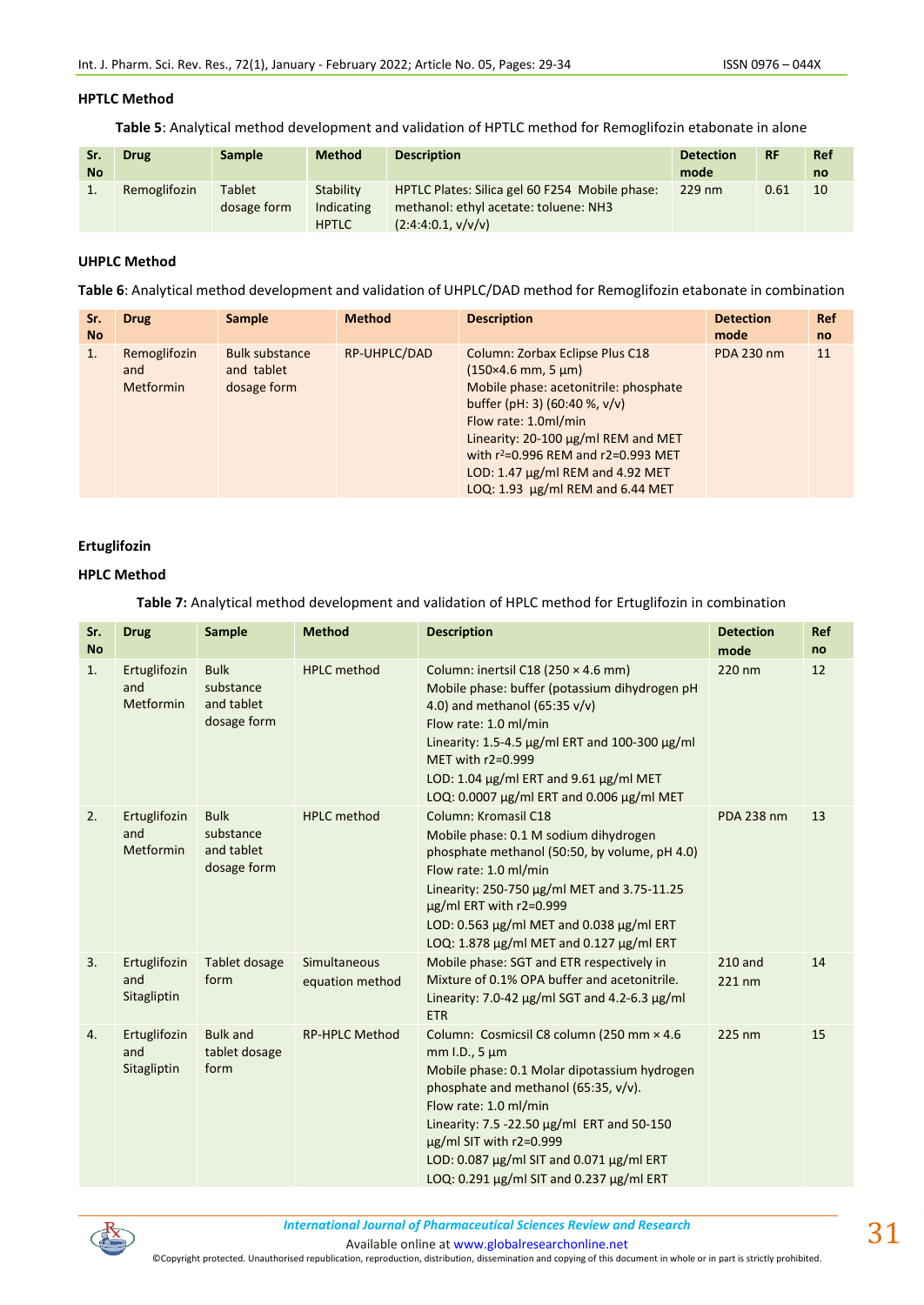| 5. | Ertuglifozin<br>and<br>Metformin                    | Tablet dosage<br>form                    | <b>HPLC Method</b>    | Column: Phenomenex C18 column (150 mm ×<br>$4.6$ mm, $5 \mu m$ )<br>Mobile phase: acetonitrile and 0.1% OPA buffer,<br>with a proportion of 40: 60% v/v<br>Flow rate: 1.0 ml/min<br>Linearity: 25-150 µg/ml MET and 0.375-2.25<br>µg/ml ERT with r2=0.997<br>LOD: 0.10 µg/ml MET and 0.2 µg/ml ERT<br>LOQ: 0.03 µg/ml MET and 0.09 µg/ml ERT                                                                  | 220 nm | 16 |
|----|-----------------------------------------------------|------------------------------------------|-----------------------|---------------------------------------------------------------------------------------------------------------------------------------------------------------------------------------------------------------------------------------------------------------------------------------------------------------------------------------------------------------------------------------------------------------|--------|----|
| 6. | Ertuglifozin<br>pidolate<br>and<br><b>Metformin</b> | <b>Bulk and</b><br>tablet dosage<br>form | <b>RP-HPLC Method</b> | Column: C18 column (150mm× 4.6 mm, 5 µm<br>Mobile phase: 0.1% ortho-phosphoric acid<br>buffer (pH 2.7):acetonitrile (65:35% v/v<br>Flow rate: 1.0 ml/min<br>Linearity: 0.9375-5.625 µg/ml for ERT<br>pidolate and 62.5-375 µg/ml for MET r2=0.999<br>LOD: 0.025 µg/ml ERT pidolate and 0.87 µg/ml<br><b>MET</b><br>LOQ: 0.076 µg/ml ERT pidolate and 2.63 µg/ml<br><b>MET</b>                                 | 224 nm | 17 |
| 7. | Metformin<br>and<br>Ertuglifozin                    | Tablet dosage<br>form                    | <b>RP-HPLC</b>        | Column: Denali C18 (150 x 4.6 mm, 5 μm)<br>Mobile phase: 0.01 N KH2PO4: acetonitrile<br>(60:40 V/V), pH adjusted 5.4 with 0.01% ortho<br>phosphoric acid<br>Flow rate: 1.0 ml/min<br>Linearity: 62.5-375 µg/ml for MET<br>and 0.9375-5.6250 μg/ml for ERT r2=0.999                                                                                                                                            | 224 nm | 18 |
| 8. | Sitagliptin<br>and<br>Ertuglifozin                  | <b>Bulk and</b><br>tablet dosage<br>form | RP-HPLC               | Column: ODS (4.6×150mm, 5µ) column in<br>isocratic mode<br>Mobile phase: 0.1% TFA: Methanol: Acetonitrile<br>(30:60:10)<br>Flow rate: 1.0 ml/min<br>Linearity: SIT 40-200µg/ml and ERT 6-30µg/ml<br>r2=0.999 LOD: 2.1 μg/ml ERT and 6.9 μg/ml SIT<br>LOQ: 3.0 µg/ml ERT and 10.89 µg/ml SIT                                                                                                                   | 250 nm | 19 |
| 9. | Ertuglifozin<br>and<br>Sitagliptin                  | <b>Bulk and</b><br>tablet dosage<br>form | <b>RP-HPLC</b>        | Column: C18 column capacitate (250X4.6 mm,<br>5 µm particle size)<br>Mobile phase: 0.5 mM potassium dihydrogen<br>ortho phosphate buffer: Methanol in the ratio<br>of 55:45 v/v, pH 5.3 was adjusted with HCl<br>Flow rate: 1.0 ml/min<br>Linearity: 37.5-112.5 and 250-750 µg/mL for<br>Ertugliflozin and Sitagliptin r2=0.999 LOD: 0.1<br>µg/ml ERT and 0.3 µg/ml SIT<br>LOQ: 0.4 µg/ml ERT and 1 µg/ml SIT |        | 20 |

# **LC-MS Method**

**Table 8:** Analytical method development and validation of LC-MS method for Ertuglifozin in combination

| Sr.       | <b>Drug</b>                     | <b>Sample</b>         | <b>Method</b>                           | <b>Description</b>                                                                                                                                                                                                                                                                                                                                             | <b>Detection</b>                | <b>Ref</b>    |
|-----------|---------------------------------|-----------------------|-----------------------------------------|----------------------------------------------------------------------------------------------------------------------------------------------------------------------------------------------------------------------------------------------------------------------------------------------------------------------------------------------------------------|---------------------------------|---------------|
| <b>No</b> |                                 |                       |                                         |                                                                                                                                                                                                                                                                                                                                                                | mode                            | <sub>no</sub> |
| 1.        | Sitagliptin and<br>Ertuglifozin | Tablet dosage<br>form | Rat plasma<br>by LC-MS<br><b>Method</b> | Column: Xetrra C18 (150mm x 4.6mm, 2µm)<br>Mobile phase: acetonitrile and OPA buffer<br>(50:50v/v) at a flow rate of 1ml/min in<br>isocratic mode<br>Linearity range: 5.00-75.00pg/mL for SIT and<br>0.75-11.35pg/mL ERT<br>Matrix effect: (%CV) was 0.02% and 0.12% for<br>sitagliptin at HQC and LQC and 0.08% and<br>0.33% for ertugliflozin at HQC and LQC | Sitagliptin and<br>Ertuglifozin | 21            |

*International Journal of Pharmaceutical Sciences Review and Research International Journal of Pharmaceutical Sciences Review and Research*

Available online a[t www.globalresearchonline.net](http://www.globalresearchonline.net/)

©Copyright protected. Unauthorised republication, reproduction, distribution, dissemination and copying of this document in whole or in part is strictly prohibited.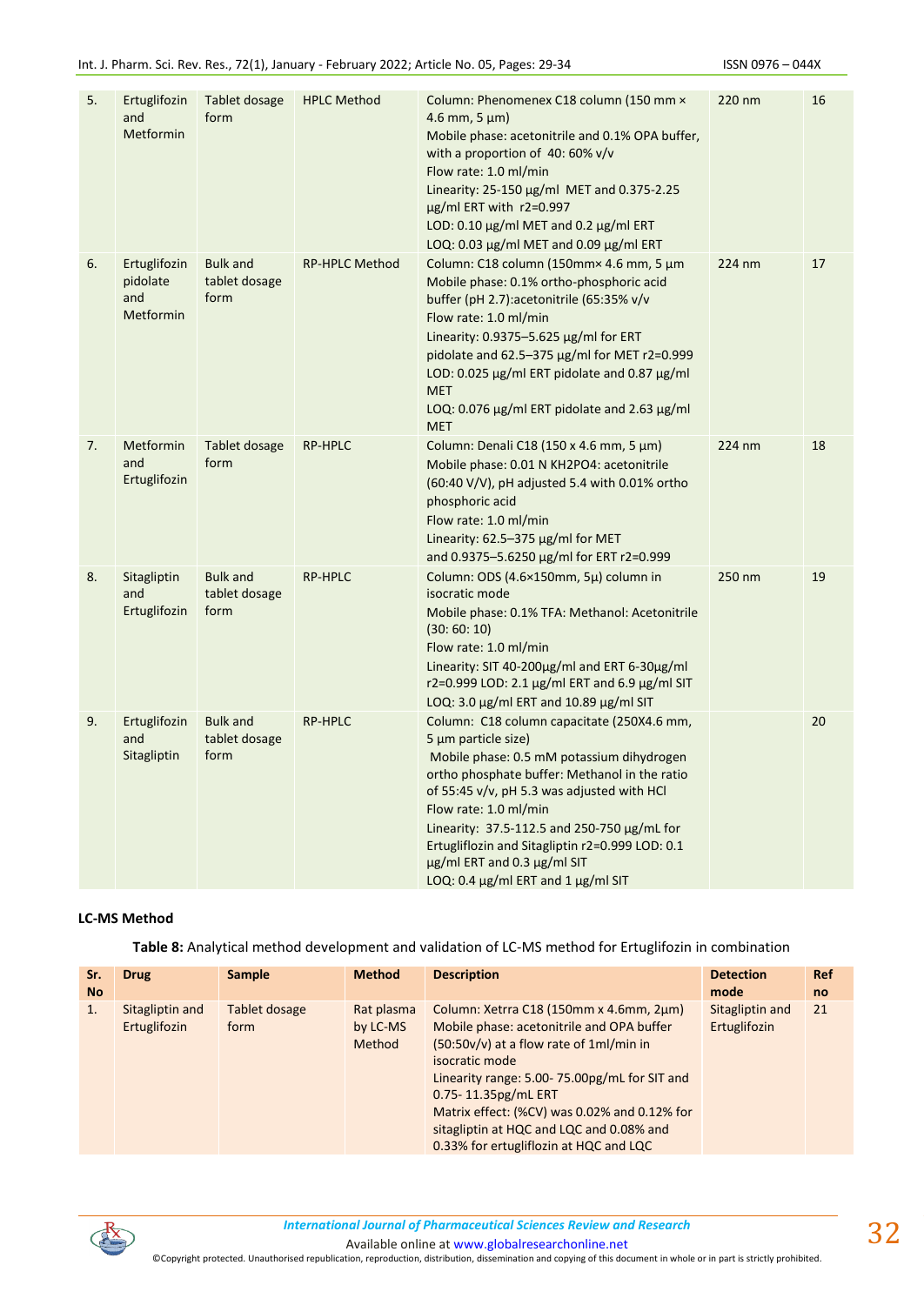## **UPLC Method**

**Table 9:** Analytical method development and validation of UPLC method for Ertuglifozin in combination

| Sr.<br><b>No</b> | <b>Drug</b>                   | <b>Sample</b>                                   | <b>Method</b>      | <b>Description</b>                                                                                                                                                                                                                                                                                                                                                                                                                                                        | <b>Detection</b><br>mode | Ref<br>no |
|------------------|-------------------------------|-------------------------------------------------|--------------------|---------------------------------------------------------------------------------------------------------------------------------------------------------------------------------------------------------------------------------------------------------------------------------------------------------------------------------------------------------------------------------------------------------------------------------------------------------------------------|--------------------------|-----------|
| 1.               | Ertuglifozin and<br>Metformin | <b>Bulk substance and</b><br>tablet dosage form | <b>UPLC</b> method | Column: UPLC HIBRA C18 (100mm ×<br>$2.1$ mm, $1.8\mu$ )<br>Mobile phase: Buffer (0.01N sodium<br>hydrogen phosphate) pH adjusted to 4.0<br>with dil. orthophosphoric acid:<br>Acetonitrile in the ratio of 60:40%v/v on<br>isocratic mode<br>Flow rate: 0.3 ml/min<br>Linerity: 3.75µg/mL to 22.5µg/mL for<br>ERT and 25µg/mL to 150µg/mL for SIT<br>$r2 = 0.999$<br>LOD: 0.09 $\mu$ g/ml ERT and 0.28 $\mu$ g/ml SIT<br>LOQ: 0.32 $\mu$ g/ml ERT and 0.95 $\mu$ g/ml SIT | 220 nm                   | 22        |
| 2.               | Ertuglifozin and<br>Metformin | <b>Bulk substance and</b><br>tablet dosage form | <b>UPLC</b> method | Column: HSS C18 (100 × 2.1 mm, 1.7µ)<br>Mobile phase: 50% OPA (0.1%): 50%<br>Acetonitrile<br>Flow rate: 0.3 ml/min<br>Linerity: $1.875 \mu g/mL$ to $11.25 \mu g/mL$ for<br>ERT and 125µg/mL to 750µg/mL for MET<br>$r2 = 0.999$<br>LOD: 0.02 $\mu$ g/ml ERT and 1.04 $\mu$ g/ml<br><b>MET</b><br>LOQ: 0.18 $\mu$ g/ml ERT and 3.16 $\mu$ g/ml<br><b>MET</b>                                                                                                              | 240 nm                   | 23        |

## **CONCLUSION**

Various methods for determination of Remoflifozin and Ertugliflozin have been reported. Some article determines RP-HPLC assay methods were used to estimate Remogliflozin and Ertuglifozin. Some articles provide determination of Remogliflozin and Ertuglifozin alone or in combination with Metformin, Sitagliptin in pharmaceutical dosage forms. UV methods are also reported. Research papers on UPLC, LC-MS, and LC-MS/MS are also reported. Novel RP-UHPLC/DAD methods are also reported in which Remogliflozin and Metformin in bulk and formulation.

### **REFERENCES**

**1.** Viswanatha Mohan, Remogliflozin Etabonate in the Treatment of Type 2 Diabetes: Design, Development, and Place in Therapy, Drug Des Devel Ther. 2020; 14: 2487–2501. doi[:10.2147/DDDT.S221093](https://dx.doi.org/10.2147%2FDDDT.S221093)

### **2.** *https://pubchem.ncbi.nlm.nih.gov*

*3. Daniel S Hsia, An update on SGLT2 inhibitors for the treatment of Diabetes Mellitus. [Curr Opin Endocrinol Diabetes Obes.](https://www.ncbi.nlm.nih.gov/pmc/articles/PMC6028052/)* Author manuscript; available in PMC 2018 Jul 2 doi: [10.1097/MED.0000000000000311](https://dx.doi.org/10.1097%2FMED.0000000000000311)

4. Dave Vidhi, Method development and validation of uv spectrophotometric estimation of remogliflozin etabonate in bulk and its tablet dosage form, RJPT, 2021;14(4),101-106. DOI: [10.52711/0974-360X.2021.00362](https://doi.org/10.52711/0974-360X.2021.00362)

5. Mahesh Attimard, Smart UV derivative spectrophotometric methods for simultaneous determination of metformin and remoglifozin: Development, validation and application to the formulation, IJPER, 2021;55(1), 72-79. DOI: 10.5530/ijper.55.1s.62

*6. Dimal A. Shah,* Stability indicating liquid chromatographic method for the estimation of remogliflozin etabonate Journal of chemical metrology, 2020;20(7):17-34. DOI: http://doi.org/10.25135/jcm.46.20.07.1734

7. K. Likitha Kanna, Stability indicating method development and validation of remogliflozin etabonate in bulk and pharmaceutical dosage form by RP-HPLC, IJPSR, 2021;12(8):4197-4207. DOI:10.1340/IJPSR.0975-8232.12(8).4197-07

8. Shivani V. Trivedi, Stability indicating RP-HPLC method development and validation for simultaneous estimation of remogliflozin etabonate and metformin HCL in synthetic mixture and tablet dosage form, WJPR, 2021;10(10):981-993. DOI: 10.20959/wjpr202110-21237

9. Ruchi Vasa, Development and Validation of Stability Indicating RP-HPLC Method for Estimation of Metformin Hcl and Remogliflozin Etabonate in Pharmaceutical Dosage Form, IJARESM, 2021;9(5):4079-4093.

10. Dimal A.Shah, Stability indicating thin-layer chromatographic method for estimation of antidiabetic drug Remogliflozin etabonate, Future journal of pharmaceutical science, 2021;7:83. DOI[: https://doi.org/10.1186/s43094-021-00230-6](https://doi.org/10.1186/s43094-021-00230-6)

*11. V.A Patel,* Development and validation of novel RP-UHPLC/ dad methods for simultaneous quantification of remogliflozin and metformin in bulk and formulation, RASAYAN, J.Chem, 2021;14(2):1384-1393. DOI: http://dx.doi.org/10.31788/ RJC.2021.1426295

12. Syed Wajahat, Shafaat Analytical method development and validation for simultaneous estimation of ertugliflozin and



Available online a[t www.globalresearchonline.net](http://www.globalresearchonline.net/)